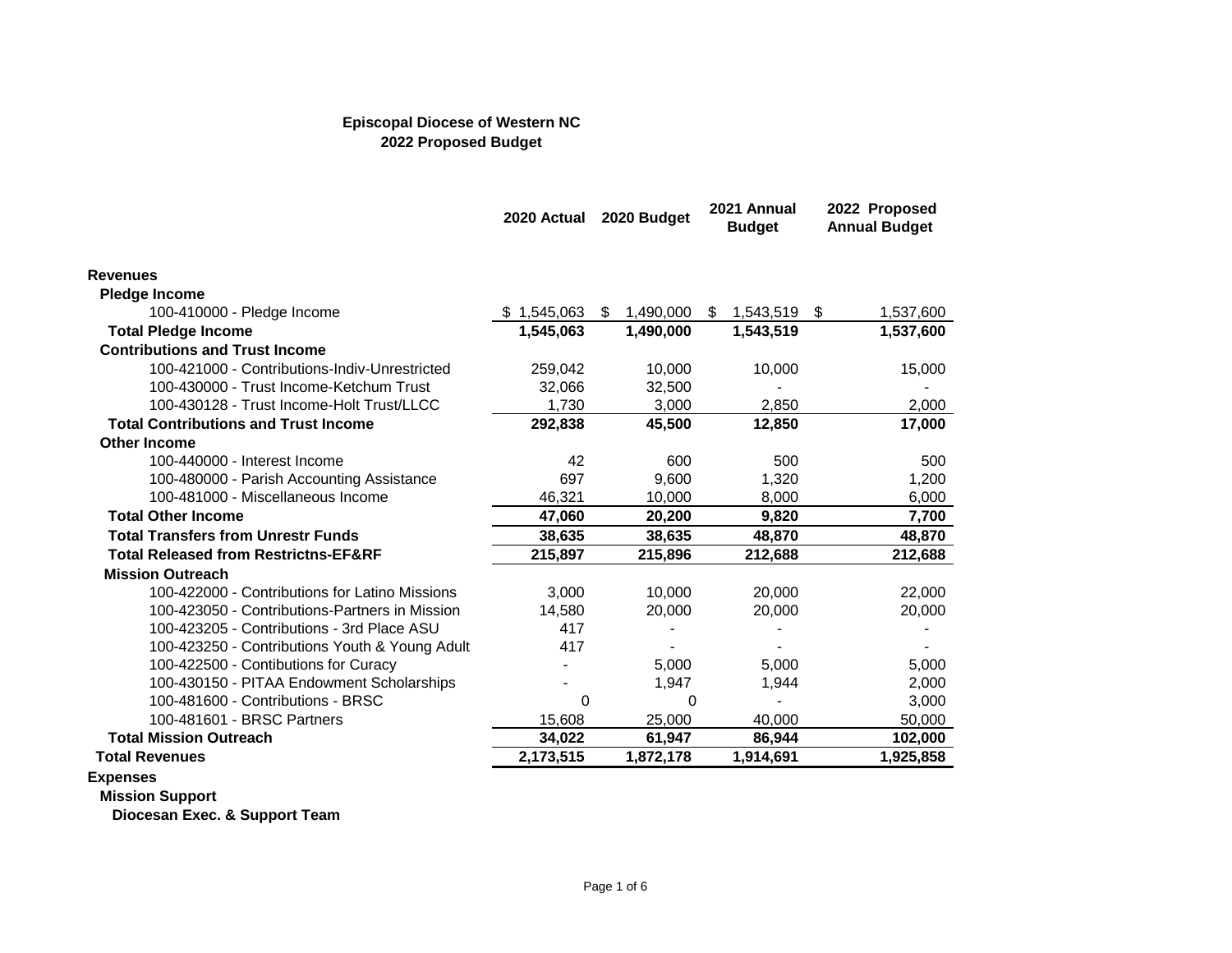|                                                | 2020 Actual | 2020 Budget | 2021 Annual<br><b>Budget</b> | 2022 Proposed<br><b>Annual Budget</b> |
|------------------------------------------------|-------------|-------------|------------------------------|---------------------------------------|
| <b>Total Bishop's Office</b>                   | 279,267     | 295,040     | 296,515                      | 305,708                               |
| Total Office of the Canon to the Ord           | 172,005     | 181,033     | 161,237                      | 156,087                               |
| <b>Total Office of the CFO</b>                 | 133,399     | 143,932     | 104,290                      | 103,971                               |
| <b>Total Communications and Development</b>    | 7,717       | 27,070      | 36,000                       | 38,539                                |
| <b>Total Diocesan Exec. &amp; Support Team</b> | 592,388     | 647,075     | 598,042                      | 604,305                               |
| <b>Support Services</b>                        |             |             |                              |                                       |
| <b>Contracted Services</b>                     |             |             |                              |                                       |
| 100-512105 - Audit Fees                        | 17,750      | 18,500      | 18,500                       | 19,500                                |
| 100-512110 - Professional Expenses             | 9,131       | 5,000       | 5,000                        | 5,000                                 |
| 100-522002 - Diocesan Communications           | 38,742      | 5,000       | $\blacksquare$               |                                       |
| 100-522025 - Web Site Maintenance              | 60          | 1,200       | 5,000                        | 5,000                                 |
| <b>Total Contracted Services</b>               | 65,683      | 29,700      | 28,500                       | 29,500                                |
| <b>Office Administration</b>                   |             |             |                              |                                       |
| 100-512201 - Copier Rental                     | 7,448       | 8,000       | 8,000                        | 8,000                                 |
| 100-512205 - Telephone and Internet            | 6,851       | 8,000       | 8,000                        | 8,000                                 |
| 100-512210 - Postage                           | 3,339       | 2,000       | 2,000                        | 2,000                                 |
| 100-512215 - Office/Printing Supplies          | 7,500       | 6,000       | 6,000                        | 6,000                                 |
| 100-512216 - Service Fees                      | 5,800       | 3,242       | 3,242                        | 3,242                                 |
| 100-512218 - Kitchen Supplies & Hospitality    | 2,003       | 2,000       | 2,000                        | 2,000                                 |
| 100-512220 - Network and System Support        | 7,517       | 2,649       | 3,800                        | 7,000                                 |
| 100-512221 - Payroll and Expense Mgmt Costs    | 2,626       | 5,120       | 5,120                        | 3,000                                 |
| 100-512222 - ACS system and Vanco Fees         | 8,056       | 11,926      | 11,926                       | 12,000                                |
| 100-512230 - Repair/Maintenance Equip          | 886         |             |                              |                                       |
| <b>Total Office Administration</b>             | 52,026      | 48,937      | 50,088                       | 51,242                                |
| <b>Other Admin Support Costs</b>               |             |             |                              |                                       |
| 100-511150 - Other staff travel and Cont Ed    | 358         | 2,500       | 2,500                        | 2,500                                 |
| 100-511236 - Retired Clergy Insurance          | 7,571       | 13,978      | 7,408                        |                                       |
|                                                |             |             |                              | 3,200                                 |
| 100-512510 - Workers' Compensation             | 1,345       | 2,941       | 3,300                        | 3,000                                 |
| 100-512525 - Dues & Subscriptions              | 1,826       | 555         | 600                          | 600                                   |
| 100-512530 - Misc. Diocesan Expenses           | 3,167       | 1,255       | 363                          | 192                                   |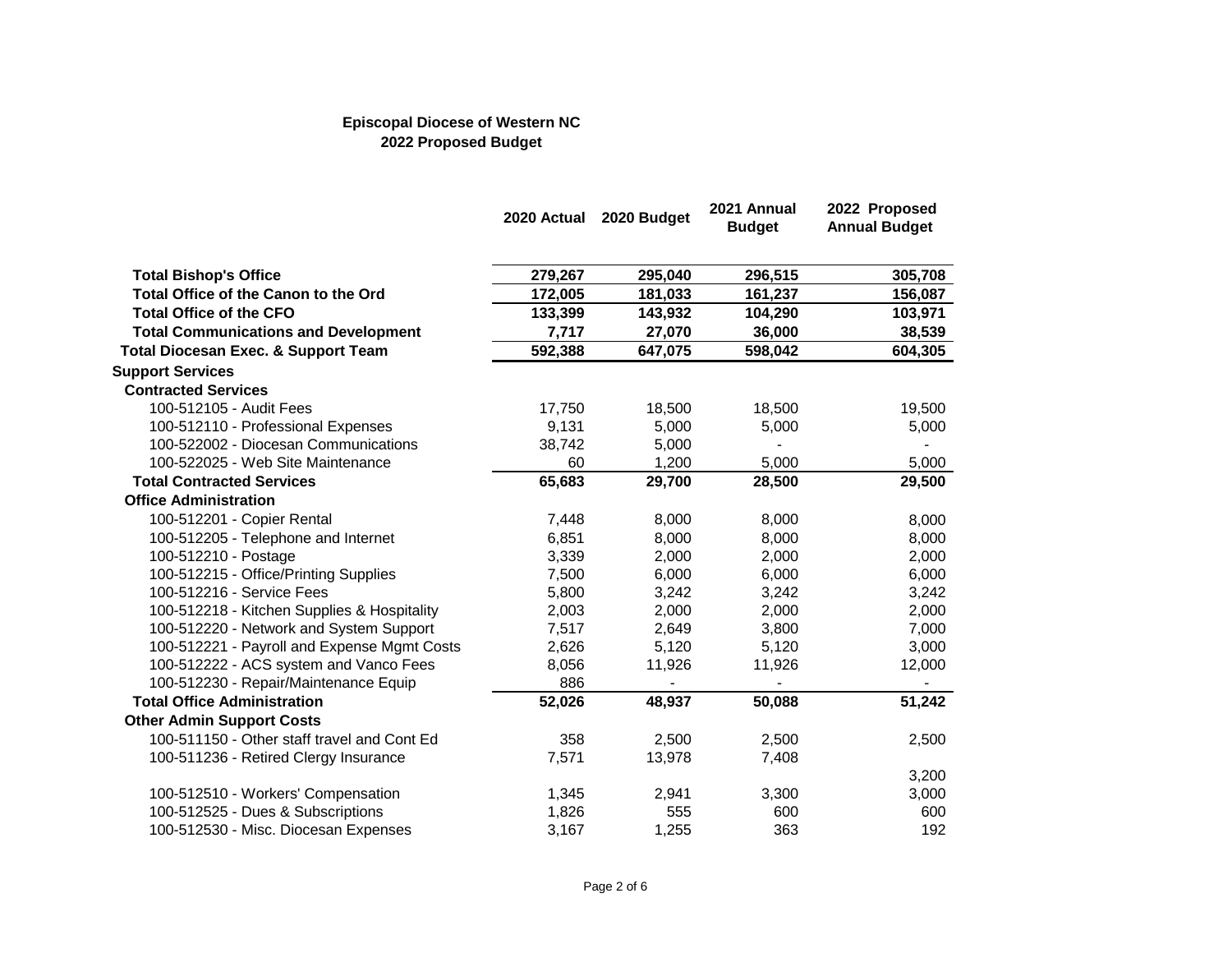|                                               | 2020 Actual | 2020 Budget | 2021 Annual<br><b>Budget</b> | 2022 Proposed<br><b>Annual Budget</b> |
|-----------------------------------------------|-------------|-------------|------------------------------|---------------------------------------|
| <b>Total Other Admin Support Costs</b>        | 14,267      | 21,229      | 14,171                       | 9,492                                 |
| <b>Property Support Costs</b>                 |             |             |                              |                                       |
| 100-512300 - Utilities                        | 12,185      | 5,600       | 5,600                        | 5,600                                 |
| 100-512301 - Office Cleaning                  | 6,766       | 6,720       | 6,720                        | 6,720                                 |
| 100-512320 - Building / Grounds               | 5,722       | 6,000       | 6,000                        | 4,000                                 |
| 100-512325 - Building Association/Mgt Fee     | 3,626       | 3,650       | 3,668                        | 3,778                                 |
| 100-512330 - Property/Umbrella Ins.           | 23,900      | 24,599      | 26,107                       | 28,910                                |
| <b>Total Property Support Costs</b>           | 52,199      | 46,569      | 48,095                       | 49,008                                |
| <b>Total Support Services</b>                 | 184,175     | 146,435     | 140,854                      | 139,242                               |
| <b>Diocesan Services</b>                      |             |             |                              |                                       |
| 100-513001 - Diocesan Convention & Journal    | 5,861       | 6,500       | 6,500                        | 6,500                                 |
| 100-513020 - Staff Retreat                    |             | 1,500       | 1,500                        | 1,500                                 |
| 100-513025 - Executive Council Retreat        | 2,234       | 2,800       | 2,500                        | 2,500                                 |
| 100-513030 - Wardens/Treasurers Workshop      | 383         | 200         | 400                          | 400                                   |
| 100-513031 - Vestry Academy                   | 3,411       | 4,000       | 3,500                        | 3,500                                 |
| <b>Total Diocesan Services</b>                | 11,889      | 15,000      | 14,400                       | 14,400                                |
| <b>Interest Expense</b>                       |             |             |                              |                                       |
| 100-515000 - Interest Expense                 | 2,058       | 2,058       | 1,724                        | 1,700                                 |
| <b>Total Interest Expense</b>                 | 2,058       | 2,058       | 1,724                        | 1,700                                 |
| <b>Total Transfers-Op Fund to Reserves</b>    | 296,606     | 25,500      | 11,500                       | 25,500                                |
| <b>Depreciation Expense</b>                   |             |             |                              |                                       |
| 100-530000 - Depreciation Expense             | 186,444     | 188,110     | 192,000                      | 195,000                               |
| <b>Total Depreciation Expense</b>             | 186,444     | 188,110     | 192,000                      | 195,000                               |
| <b>Total Mission Support</b>                  | 1,273,560   | 1,024,178   | 958,520                      | 980,148                               |
| <b>Programs</b>                               |             |             |                              |                                       |
| <b>National &amp; Provincial Church</b>       |             |             |                              |                                       |
| 100-521001 - The Episcopal Church             | 234,752     | 234,752     | 241,777                      | 255,433                               |
| 100-521005 - Provincial Church Apportionment  |             | 3,027       | 3,027                        | 3,100                                 |
| 100-521010 - NC Council of Churches           | 3,500       | 3,500       | 3,500                        | 3,500                                 |
| <b>Total National &amp; Provincial Church</b> | 238,252     | 241,279     | 248,304                      | 262,033                               |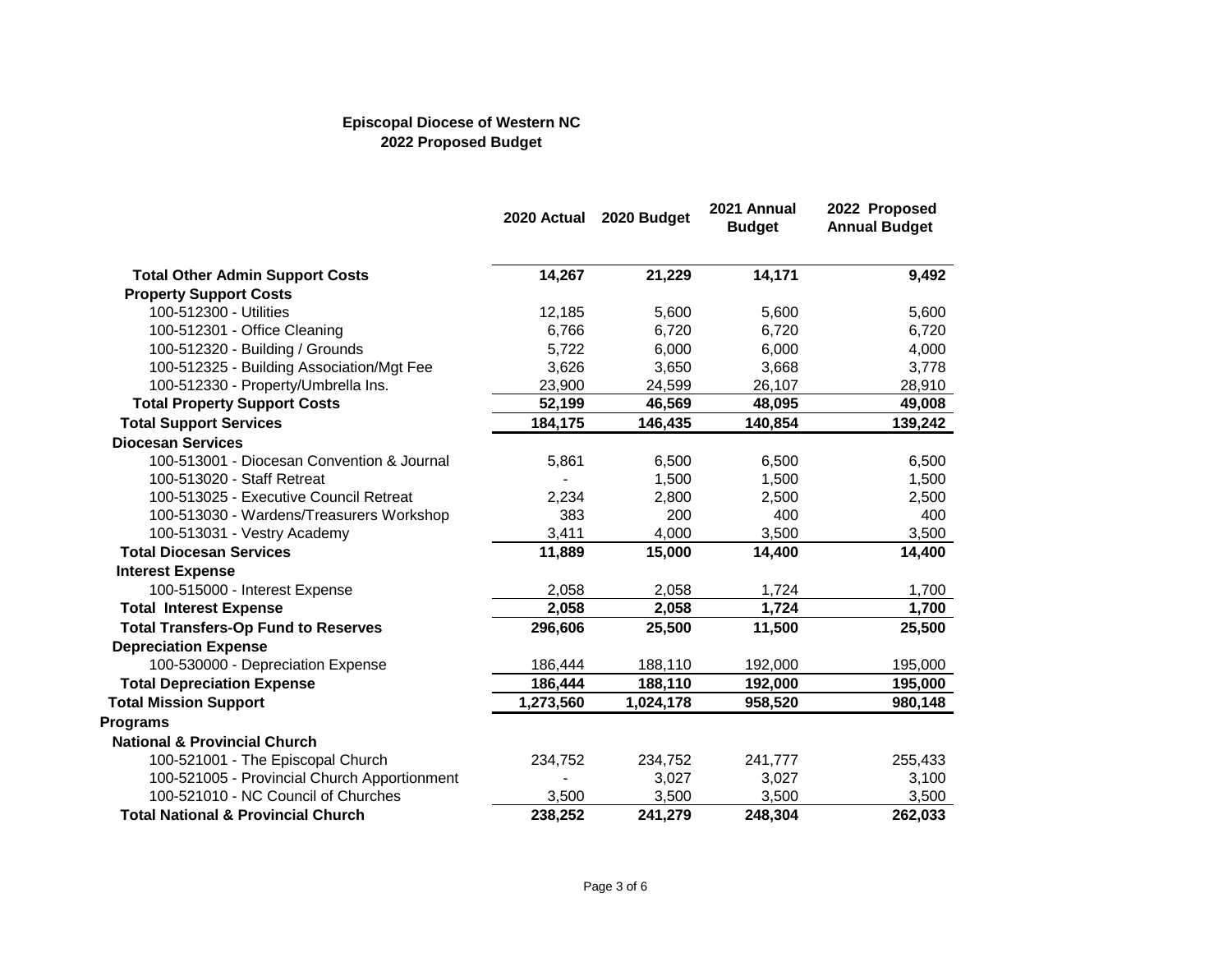|                                             | 2020 Actual | 2020 Budget | 2021 Annual<br><b>Budget</b> | 2022 Proposed<br><b>Annual Budget</b> |
|---------------------------------------------|-------------|-------------|------------------------------|---------------------------------------|
| <b>Ministry Development</b>                 |             |             |                              |                                       |
| 100-523001 - Holy Orders/Ordination Exp     | 715         | 3,000       | 3,000                        | 3,000                                 |
| 100-523002 - Renewal of Vows                | 438         | 500         | 500                          | 500                                   |
| 100-523009 - Curacy Program                 | 40,014      | 46,600      | 30,000                       | 30,000                                |
| 100-523010 - Ordination Expenses            | 1,242       |             |                              |                                       |
| 100-523011 - Iona Seed Money                | 18,092      | 20,000      | 20,000                       | 20,000                                |
| 100-523015 - Diaconate Expenses             | 438         | 4,500       | 4,500                        | 4,500                                 |
| 100-523025 - Archdeacon Expenses            | (150)       | 3,500       | 3,500                        | 3,500                                 |
| 100-523030 - Fresh Start                    |             | 100         | 100                          | 100                                   |
| 100-523035 - Continuing Education/Clergy    | 500         | 3,000       | 3,000                        | 3,000                                 |
| 100-523039 - COM Overnight                  | 694         | 3,200       | 3,200                        | 3,200                                 |
| 100-523040 - Ember Days                     |             | 250         | 250                          | 250                                   |
| 100-523045 - Fall Clergy Overnight          |             | 2,000       | 2,000                        | 2,000                                 |
| 100-523050 - Lenten Retreat Overnight       | 357         | 2,000       | 2,000                        | 2,000                                 |
| 100-523055 - Safe Church                    | (150)       | 250         | 250                          | 250                                   |
| 100-523056 - Clergy Spouse Programs         |             | 500         | 500                          | 500                                   |
| <b>Total Commission on Ministry</b>         | 62,190      | 89,400      | 72,800                       | 72,800                                |
| <b>Other Commissions</b>                    |             |             |                              |                                       |
| 100-524001 - Ecumenical Commission          |             | 1,500       | 1,500                        | 1,500                                 |
| 100-524005 - Liturgy & Music                | 1,121       | 1,000       | 1,000                        | 1,500                                 |
| <b>Total Other Commissions</b>              | 1,121       | 2,500       | 2,500                        | 3,000                                 |
| <b>Youth &amp; College Ministries</b>       |             |             |                              |                                       |
| Youth and YA Missioners Salary & Benefits   | 167,886     | 165,960     | 217,460                      | 225,475                               |
| 100-524560 - Y & YA Scholarships            |             | 2,000       | 2,000                        | 2,000                                 |
| 100-525001 - EYC                            | 8,182       | 9,000       | 9,000                        | 9,000                                 |
| 100-525005 - MidBeginningdle                | 600         | 3,700       | 3,700                        | 3,700                                 |
| 100-525010 - Radix                          | 200         |             |                              |                                       |
| 100-525015 - Youth Appreciation Day         |             | 500         | 500                          | 500                                   |
| 100-525020 - Provincial/Natl. Youth Meeting |             | 2,000       | 2,000                        | 3,500                                 |
| 100-525025 - Camp Henry                     | 99,603      | 60,000      | 60,000                       | 60,000                                |
| 100-525040 - College Ministries             | 488         |             | $\overline{a}$               |                                       |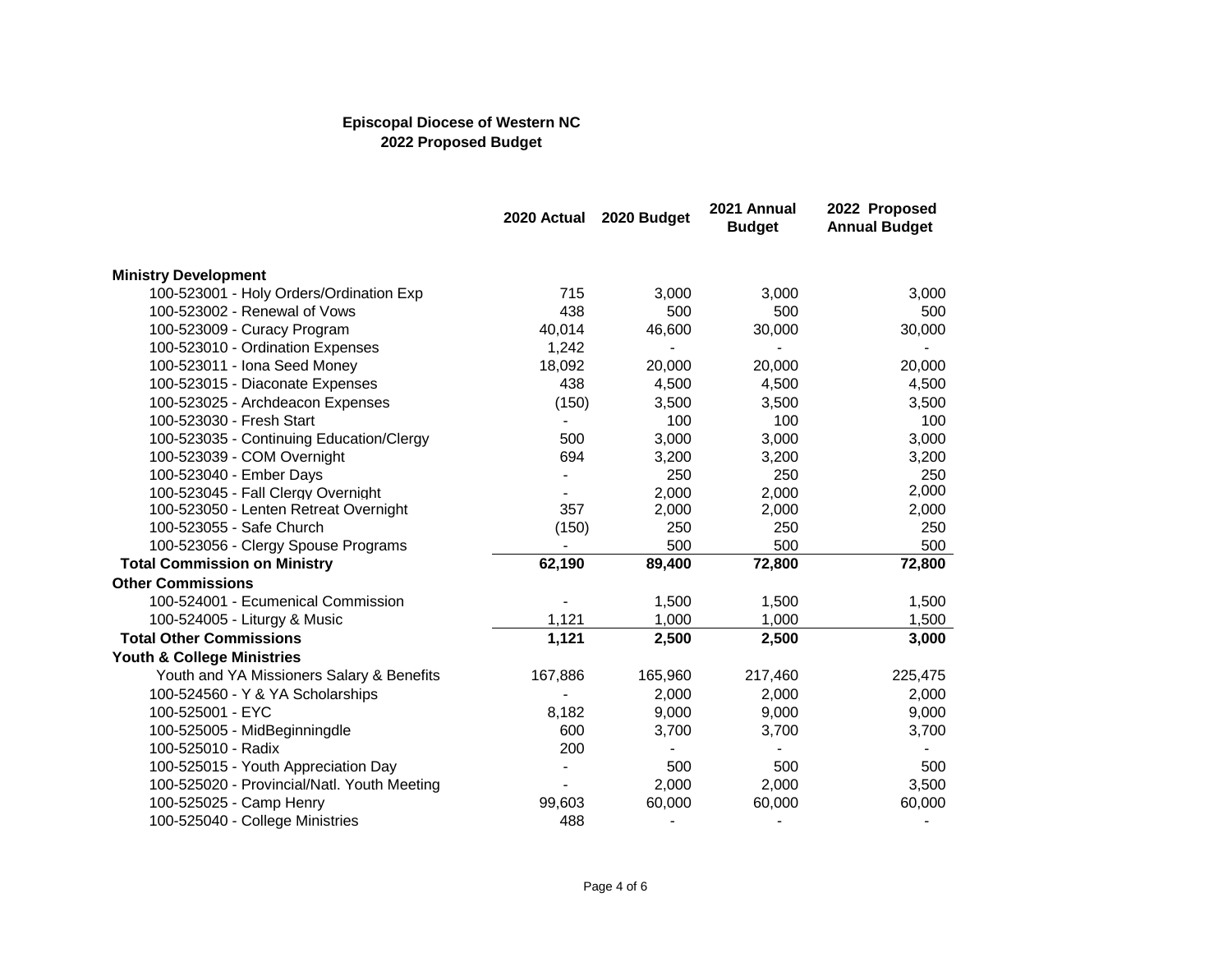|                                                 | 2020 Actual | 2020 Budget | 2021 Annual<br><b>Budget</b> | 2022 Proposed<br><b>Annual Budget</b> |
|-------------------------------------------------|-------------|-------------|------------------------------|---------------------------------------|
| 100-525235 - Young Adult Programs               | 162         | 1,000       | 1,000                        | 1,000                                 |
| 100-525309 - ASU Campus Missioner Travel        | 465         |             |                              |                                       |
| 100-525310 - Campus Ministry Program ASU        | 6,149       | 8,000       | 8,000                        | 8,000                                 |
| 100-525405 - Campus Ministry Program at WCU     |             | 500         |                              | 1,500                                 |
| 100-525505 - Campus Ministry Program UNCA       | 2,209       | 5,000       | 5,000                        | 4,000                                 |
| 100-525506 - Canterbury@Brevard                 |             | 1,500       | 1,500                        | 1,500                                 |
| 100-525510 - BRSC Program costs                 | 15,848      | 14,000      | 28,000                       | 28,000                                |
| 100-525511 - BRSC Medical Costs                 | 2,652       | 6,250       | 12,500                       | 5,000                                 |
| 100-525512 - BRSC R&M House                     |             |             |                              | 3,000                                 |
| <b>Total Youth &amp; College Ministries</b>     | 304,444     | 279,410     | 350,660                      | 356,175                               |
| <b>Justice &amp; Outreach Ministries</b>        |             |             |                              |                                       |
| 100-526001 - Justice & Outreach Initiatives     | 15,650      | 13,119      | 18,562                       | 8,562                                 |
| 100-526035 - Sustainable Development Goals      | 20,702      | 20,702      | 19,147                       | 19,259                                |
| 100-526037 - Companion Diocese Expenses         |             | 1,000       | 1,000                        | 1,000                                 |
| 100-528055 - Beloved Community/Dismantle Racisn | 4,677       | 6,500       | 7,500                        | 7,500                                 |
| 100-528060 - Creation Care                      |             | 2,000       | 3,000                        | 3,000                                 |
| <b>Total Justice &amp; Outreach Ministries</b>  | 41,029      | 43,321      | 49,209                       | 39,321                                |
| <b>Evangelism and Stewardship</b>               |             |             |                              |                                       |
| 100-513035 - Planned Giving/Stewardship         |             | 3,000       | 3,000                        | 3,000                                 |
| <b>Total Evangelism and Stewardship</b>         |             | 3,000       | 3,000                        | 3,000                                 |
| <b>Christian Formation Ministries</b>           |             |             |                              |                                       |
| 100-527001 - Episc Programming at Conf Centers  | 92,354      | 6,000       | 8,000                        | 9,000                                 |
| 100-527015 - EFM (Univ. South)                  | 2,100       | 2,200       | 2,200                        | 2,200                                 |
| 100-527016 - Sewanee support                    | 3,000       | 3,000       | 3,000                        | 3,000                                 |
| 100-527020 - Cursillo in Christianity           |             | 1,000       | 1,000                        | 1,000                                 |
| 100-527035 - Recovery Ministry                  |             | 1,000       | 1,000                        | 1,000                                 |
| 100-527050 - Diocesan Partners                  | 8,000       | 10,000      | 10,000                       | 10,000                                |
| <b>Total Christian Formation Ministries</b>     | 105,454     | 23,200      | 25,200                       | 26,200                                |
| <b>Congreg Vitality Ministry</b>                |             |             |                              |                                       |
| 100-527000 - Small Parish Accounting Support    | 16,653      | 17,913      | 18,271                       | 15,875                                |
| 100-527100 - Mission Communication Support      |             |             | 24,474                       | 29,026                                |